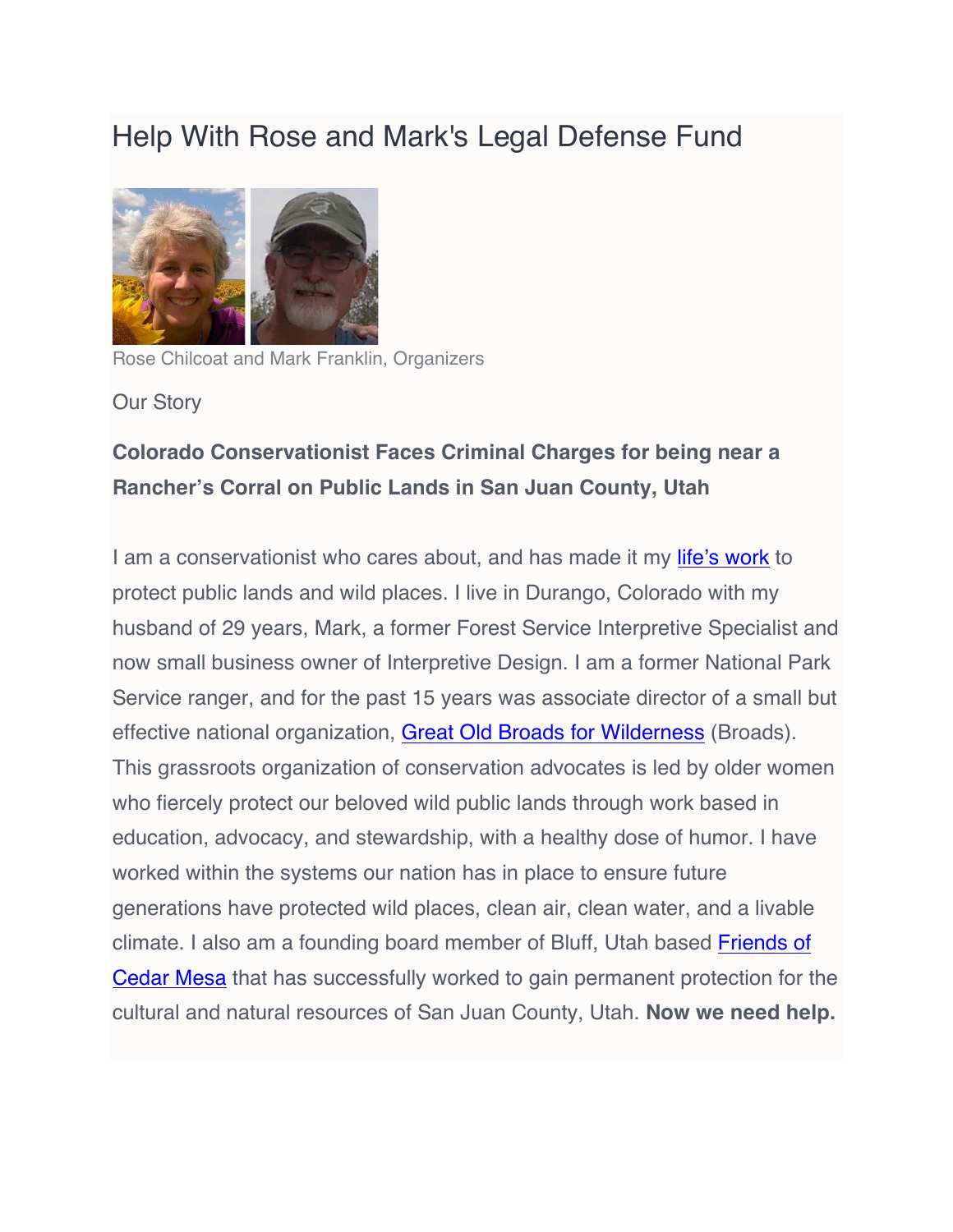By standing up effectively and consistently, especially in southern Utah, [Broads and I have attracted enemies](http://www.hcn.org/blogs/goat/fear-and-loathing-in-san-juan-county). Ranchers, ATV enthusiasts, county commissioners, and others who oppose wilderness and national monument designations are intent on making conservationists suffer for our successes in recent years. As one person posted recently posted online, "Ranchers have been trying to catch you for years."

I am not an extremist. I do not believe in violence or rudeness. I believe we can accomplish more by finding common ground, civil dialogue, and focusing more on what we are FOR than what we are against. I have participated in a number of collaborative and consulting processes regarding public lands grazing management. I have never participated in actions of civil disobedience. Over the years I have been effective in campaigns and efforts to win greater protections for our shared environment, stopping bad proposals on our public lands, and standing up for public lands, especially in southern Utah.

In early April 2017, my husband and I met friends and camped in the Valley of the Gods in San Juan County, UT. We explored and hiked in this amazing landscape. As we were leaving the area, a group of ranchers blocked our vehicle from continuing down a county road. The sheriff's deputy, who responded, talked to the three ranchers and my husband about accusations of blocking livestock's access to water. The officer did not think any crimes had been committed and we were allowed to leave. He did not get a statement from me. We left Utah and returned to our home in Colorado.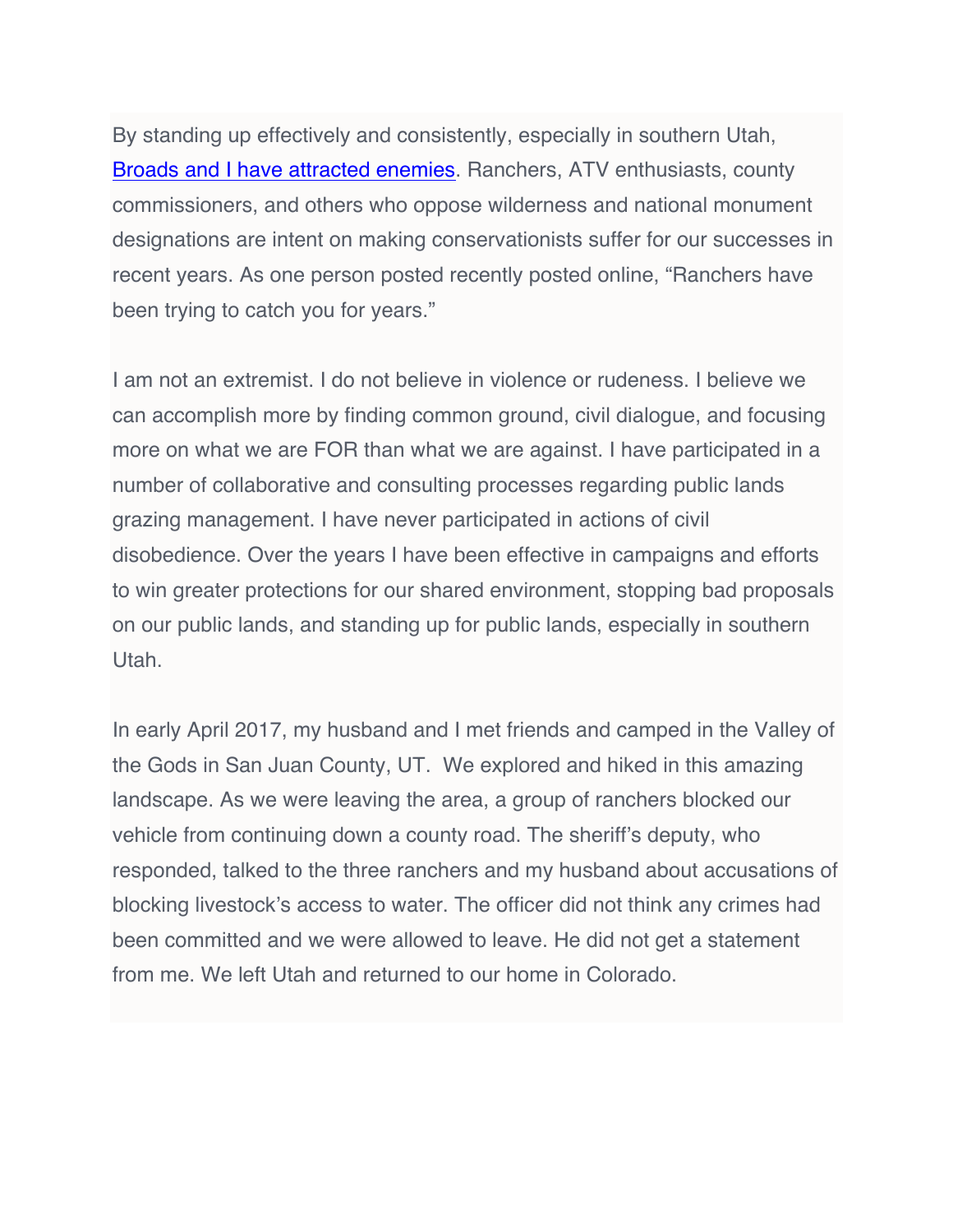On April 5<sup>th</sup>, *I* sent the BLM information and photos regarding observations of bulldozing of livestock "improvements" within a wilderness study area boundary and elsewhere near Valley of the Gods.

On April  $10<sup>th</sup>$  the BLM issued a final decision for the controversial closure of the heart of Recapture Canyon to ATVs.

Two days later, on April  $12<sup>th</sup>$ , criminal charges were filed against me and my husband. A week and a half after our camping trip in San Juan County, my husband and I were facing multiple [misdemeanor and felony criminal charges](http://www.greatoldbroads.org/wp-content/uploads/2018/02/Summary-of-Charges.pdf) alleging trespass on State Institutional Trust Lands, and that we took actions to deprive livestock of water and more. At no time did we do anything to harass or endanger livestock. We are animal lovers who would never hurt a living creature. We are innocent of these seemingly politically motivated charges that smack of retaliation for my years of successful conservation work in San Juan County. Neither of us has any prior arrests nor criminal record. The San Juan County attorney has filed these politically motivated frivolous criminal charges against me and my husband and now we are forced to defend ourselves in Utah.

In December 2017, [Mark voluntarily took](http://www.greatoldbroads.org/wp-content/uploads/2018/03/Media-outreach-polygraph-March-22-2018.pdf) a polygraph test that confirmed the charges of "Attempted Wanton Destruction of Livestock" are unfounded.

Neither of us took any action to harm livestock. The ranchers and San Juan County are trying to extract their pound of flesh, retaliating for my years of successful environmental activism. The facts of the situation will be revealed showing our innocence.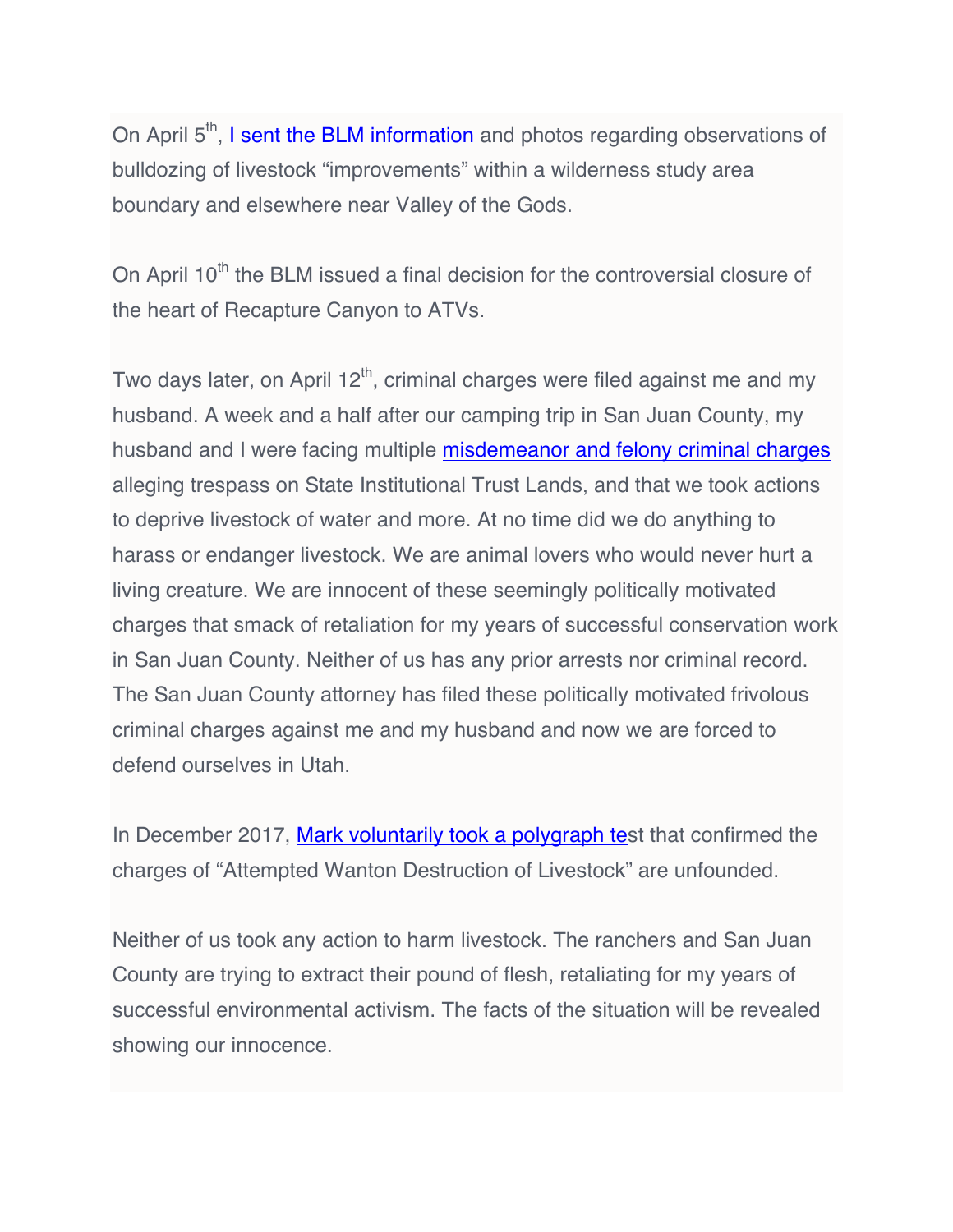#### **Why I'm not Popular in San Juan County (A Bit of Background):**

- When ATV riders, the local ATV club (SPEAR) and San Juan County began building miles of illegal ATV trails on our public lands without working with the BLM, I and several Broads documented the routes and pressured the BLM to enforce their rules and regulations; and, to do the proper planning and analysis to protect the irreplaceable archaeological resources of places such as Recapture Canyon. Fragile riparian areas and many archaeological sites were damaged by these illegally constructed ATV routes. I helped organize the conservation community to fight back. We won [that battle](http://www.sltrib.com/home/5161338-155/blm-approves-motorized-trails-for-recapture)—but the larger campaigns go on. The BLM decision angered many of the people (and their friends) who built the illegal trails. They knew I was involved and perhaps saw an opportunity for revenge.
- President Obama used the Antiquities Act to designate [the Bears Ears](http://www.hcn.org/issues/49.1/was-the-bears-ears-designation-a-victory) [National Monument](http://www.hcn.org/issues/49.1/was-the-bears-ears-designation-a-victory) in December 2016 at the request of a coalition of Native American tribes and the conservation community. I have long been part of that protection campaign. A number of locals were enraged by the designation and successfully petitioned [President Trump to](https://www.nytimes.com/2017/12/04/us/trump-bears-ears.html) [significantly reduce the monument.](https://www.nytimes.com/2017/12/04/us/trump-bears-ears.html) Both Friends of Cedar Mesa and Broads have joined lawsuits challenging the reduction.
- The recent **Bundy family criminal behavior** in Oregon and Nevada illustrates the entitlement mentality of many public lands ranchers who profit from taxpayer subsidized destruction of fragile desert ecosystems. Advocacy for proper public lands ranching management has become volatile and potentially dangerous work. Now they are using local courts to intimidate conservation advocates.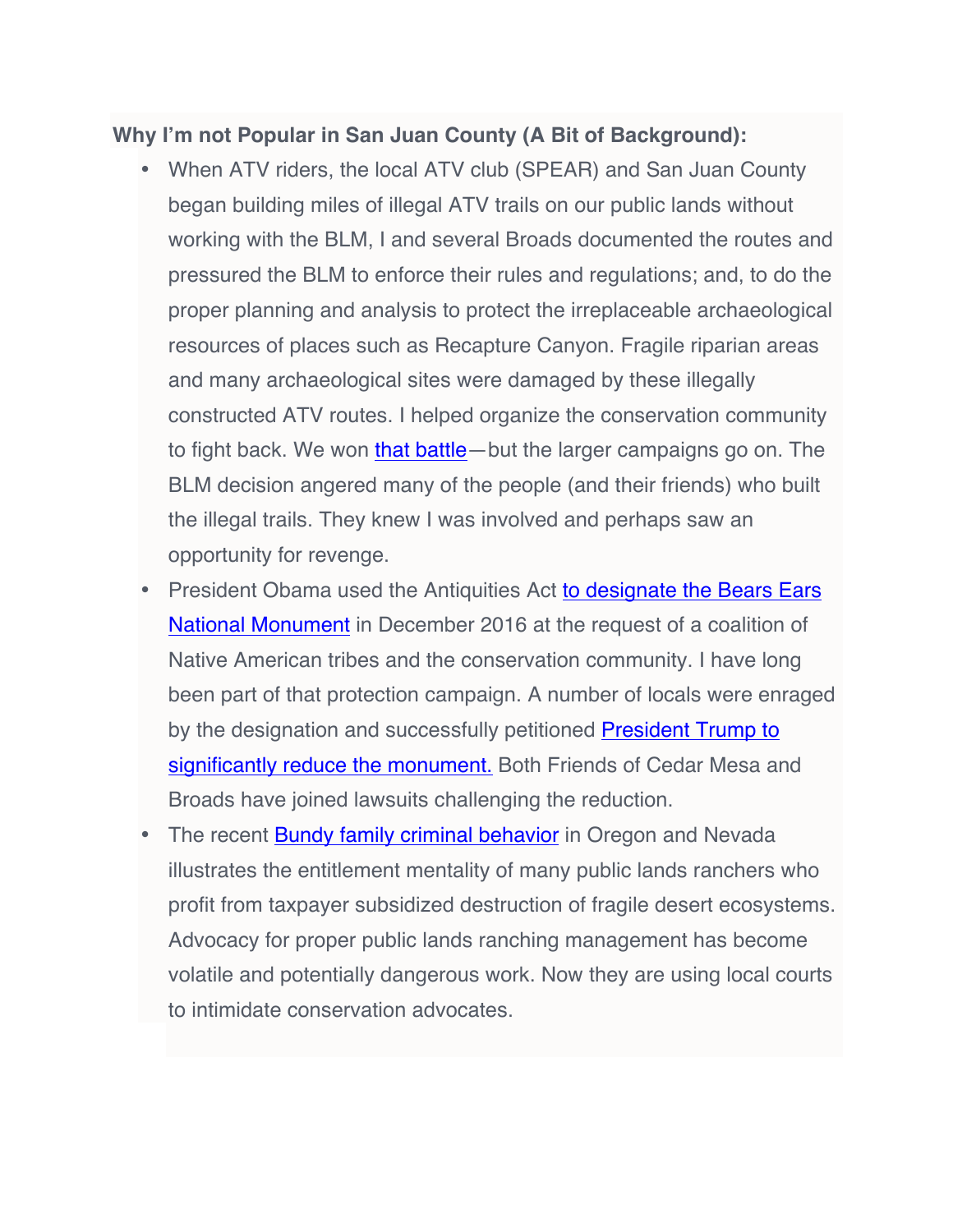This isn't the first time a conservation activist has faced excessively punitive criminal charges in Utah. [Tim DeChristopher](http://www.peacefuluprising.org/tim-dechristopher/tims-story) was sentenced to 2 years in federal prison for raising a bidder's paddle at an illegal BLM oil and gas lease auction. Powerful corporate and local interests, who don't represent the public interest, can push public prosecutors to punitive overreach with criminal charges.

The Petroglyph, an online Facebook page and website, has posted many inaccurate and inflammatory articles inciting locals to hatred against me, my husband, and Great Old Broads. Reader comments, posted on this site or my personal Facebook page, have included:

"Stupid ass tree huggers think they are above the law! Damn Zeb, you should have put a 40 cal right between their eyes right before the sheriff shows up."

"This woman is part of a known anti-anything group of nut cases, in my opinion, that is also messing around in my sandbox."

"Should punish her, hanging, no?"

"Ranchers have been trying to catch you for years."

"Hang the bitch."

I don't plan to let San Juan County falsely accuse me and deprive me of my [inalienable rights](http://www.dictionary.com/browse/inalienable-right) including liberty and the Freedom of Speech. I stand up for what I believe in, for clean air and water, healthy lands, and permanent protections for the public lands that belong to all Americans not just those in the local community that would prefer to use and abuse the land for their personal gain.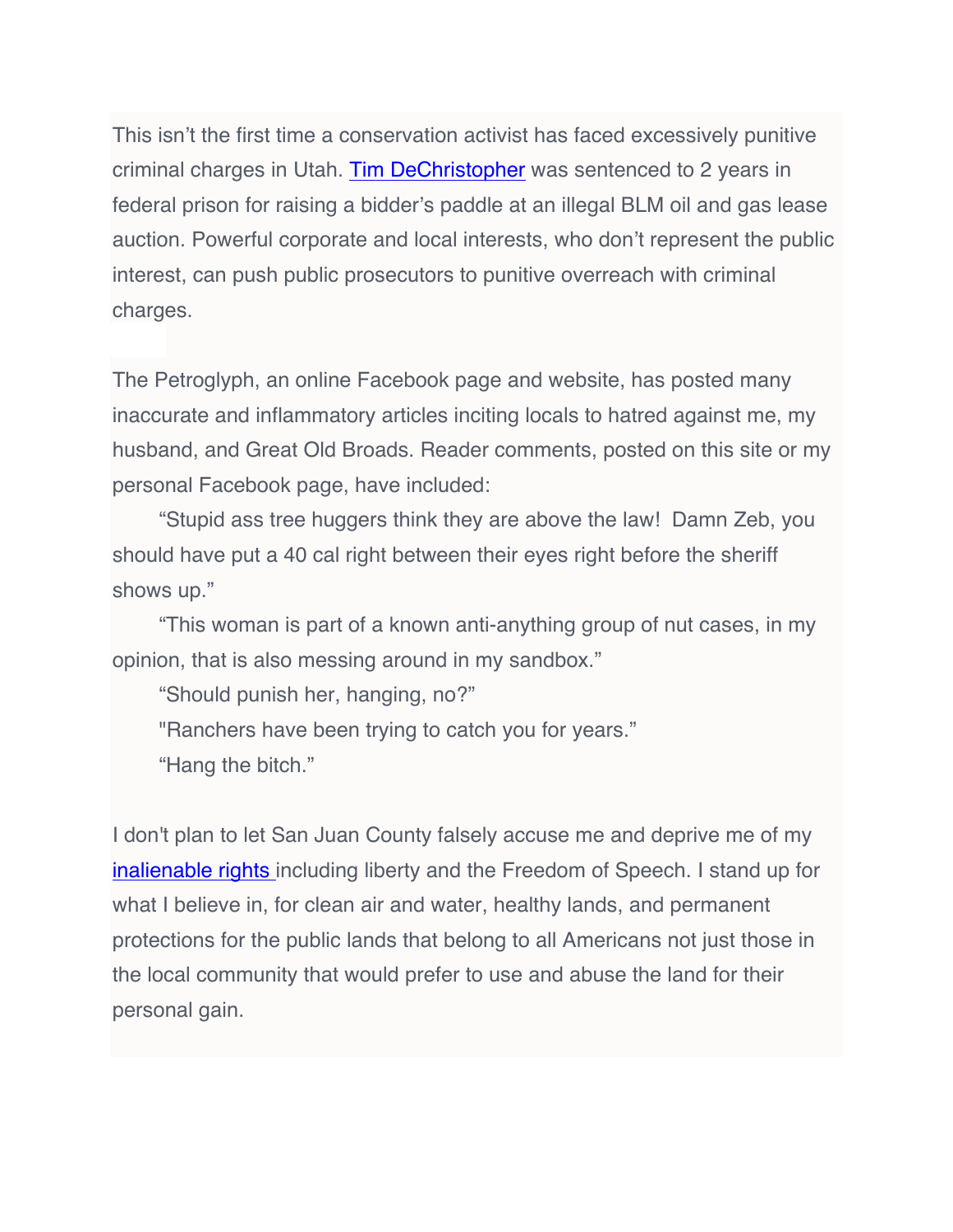Please help our defense against these criminal charges that amount to retaliation for my many years of conservation work.

#### *PLEASE SHARE THIS CROWD FUNDING APPEAL*

My husband and I are working with great counsel who will help us make our case in court. I believe that if the law prevails then we will. But defending ourselves against these frivolous and false charges is time consuming and very expensive, and so I turn to the ["crowd."](https://en.wikipedia.org/wiki/Crowdfunding)

Your contribution of any amount is most appreciated. A win for us is a win for activism and free speech, and a black eye for the questionable tactics of creating and trumping up criminal charges against conservationists for speaking out.

## *ABOUT YOUR CONTRIBUTION*

I ask that those who are inclined and able to do so, to please contribute what you can to this defense fund to make sure that San Juan County and the ranching community do not prevail in their efforts to bully and intimidate a conservation advocate. Please consider sharing our case with your social networks.

Funds will be deposited in a dedicated account and used to offset costs associated with defending against the criminal charges. After final disposition of the case, any remaining funds will be donated to nonprofits working to protect southern Utah public lands for future generations.